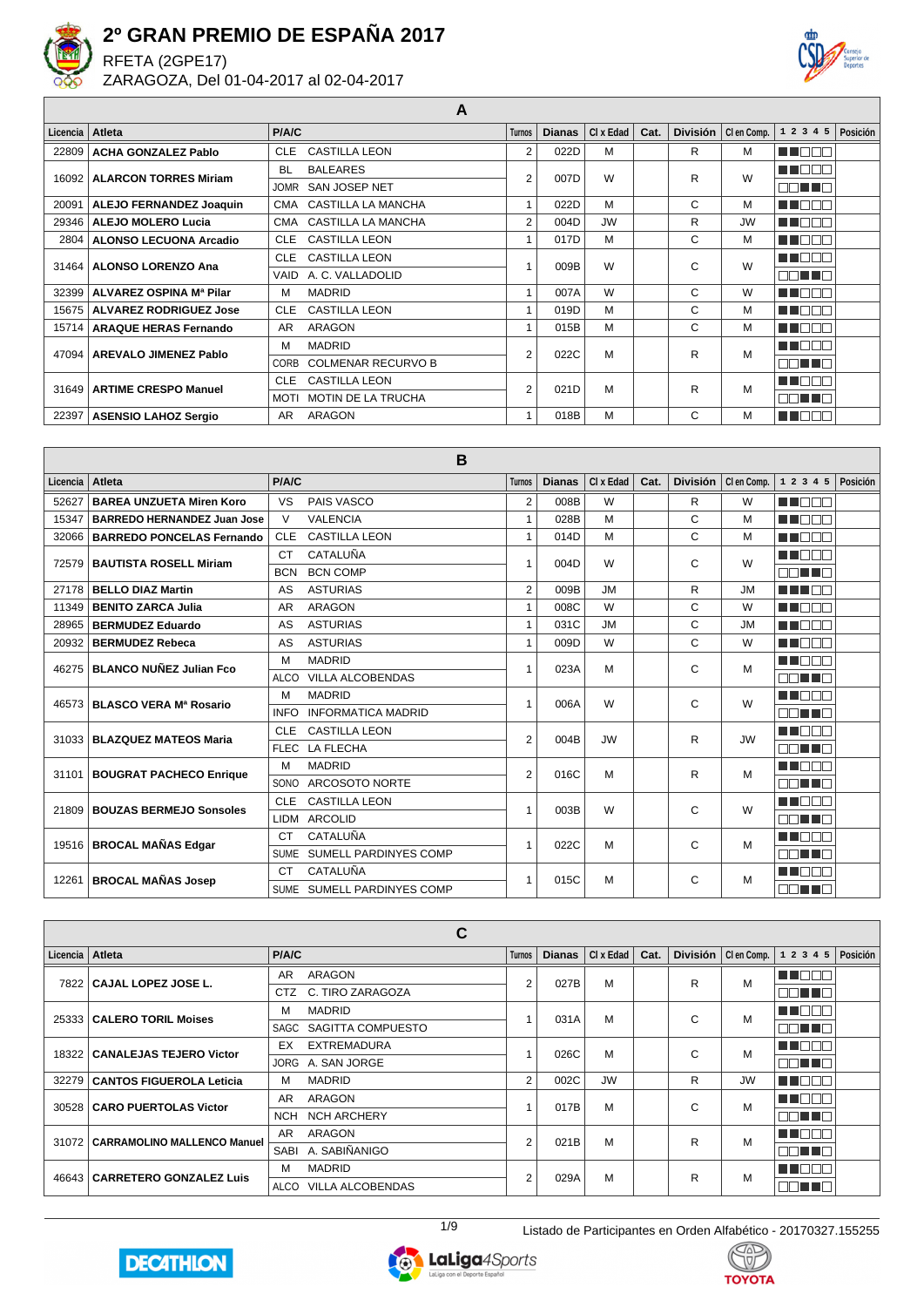

RFETA (2GPE17) ZARAGOZA, Del 01-04-2017 al 02-04-2017



|          |                                  |              | C                                   |                |               |           |      |                 |             |             | Continuar |
|----------|----------------------------------|--------------|-------------------------------------|----------------|---------------|-----------|------|-----------------|-------------|-------------|-----------|
| Licencia | Atleta                           | P/A/C        |                                     | <b>Turnos</b>  | <b>Dianas</b> | CI x Edad | Cat. | <b>División</b> | CI en Comp. | 1 2 3 4 5   | Posición  |
|          |                                  | M            | <b>MADRID</b>                       |                |               | W         |      |                 | W           | MA MARI     |           |
| 19277    | <b>CARRETERO GONZALEZ Sonia</b>  |              | <b>NOCK NOCK POINT</b>              | $\mathbf{1}$   | 004A          |           |      | C               |             | E E HE      |           |
| 29682    | <b>CASILLAS DEL MONTE Daniel</b> | M            | <b>MADRID</b>                       | $\mathbf{1}$   | 011C          | M         |      | C               | M           | M DE B      |           |
| 29163    | <b>CASTAÑO RABASCO Jorge</b>     | <b>NA</b>    | <b>NAVARRA</b>                      | $\overline{2}$ | 014D          | <b>JM</b> |      | R               | <b>JM</b>   | MA DE LA P  |           |
| 31662    | <b>CASTAÑOS BORNAECHEA Celia</b> | M            | <b>MADRID</b>                       | $\overline{2}$ | 004A          | JW        |      | R               | JW          | n i Biblio  |           |
|          |                                  | ALKA         | AL'KALA ARCO                        |                |               |           |      |                 |             | an Ta       |           |
| 12767    | <b>CATALAN GIL JOSE I.</b>       | <b>AR</b>    | <b>ARAGON</b>                       | 1              | 011B          | M         |      | C               | M           | MN O B O    |           |
|          |                                  | <b>NCH</b>   | <b>NCH ARCHERY</b>                  |                |               |           |      |                 |             | an di s     |           |
| 30957    | <b>CAVANILLAS PUGA Enrique</b>   | M            | <b>MADRID</b>                       | $\overline{2}$ | 011A          | <b>JM</b> |      | R               | <b>JM</b>   | N DE E      |           |
|          |                                  | ARCH         | <b>ROZAS ARCHERY</b>                |                |               |           |      |                 |             | e di Tie    |           |
| 48571    | <b>CEBRIAN MARTINEZ Sandra</b>   | M            | <b>MADRID</b>                       | $\overline{2}$ | 005A          | <b>JW</b> |      | R               | JW          | MA OO B     |           |
| 24099    | <b>CEDILLO DIAZ Eva</b>          | M            | <b>MADRID</b>                       | 1              | 009A          | W         |      | C               | W           | M DOO S     |           |
|          |                                  | <b>INFO</b>  | <b>INFORMATICA MADRID</b>           |                |               |           |      |                 |             | an Ta       |           |
| 30681    | <b>CEREZO BERNET Javier</b>      | $\vee$       | <b>VALENCIA</b>                     | 1              | 031B          | <b>JM</b> |      | C               | JM          | ML 888      |           |
| 31310    | <b>CEREZO BERNET Teresa</b>      | $\vee$       | <b>VALENCIA</b>                     | $\mathbf{1}$   | 001B          | <b>JW</b> |      | C               | JW          | NN O B B    |           |
| 70994    | <b>CERVELLO BORDON Magda</b>     | CT           | CATALUÑA                            | $\overline{2}$ | 008C          | W         |      | R               | W           | M NO OO     |           |
|          |                                  | <b>NITAS</b> | <b>NENITAS MONTJUIC</b>             |                |               |           |      |                 |             | E E FIE     |           |
| 17135    | <b>CINCUNEGUI BARBADO Pere</b>   | <b>BL</b>    | <b>BALEARES</b>                     | $\overline{2}$ | 031D          | M         |      | R               | M           | M NO O O    |           |
|          |                                  | <b>SEHR</b>  | SAN JOSEP NET                       |                |               |           |      |                 |             | E E FIE     |           |
| 31687    | <b>COBO CAYON Daniel</b>         | <b>CB</b>    | <b>CANTABRIA</b>                    | $\mathbf{1}$   | 024B          | M         |      | C               | M           | M DOO       |           |
| 16747    | <b>CORNELIS MARI Juan Carlos</b> | <b>BL</b>    | <b>BALEARES</b>                     | 1              | 027C          | м         |      | C               | М           | M DO S      |           |
|          |                                  | <b>EPHC</b>  | EIVISSA PATRIMONI HUMANITAT         |                |               |           |      |                 |             | mini mini m |           |
| 22996    | <b>CORRAL PEDREGOSA Gemma</b>    | <b>CLE</b>   | <b>CASTILLA LEON</b>                | 1              | 007B          | W         |      | C               | W           | M NO D O    |           |
|          |                                  |              | LIDM ARCOLID                        |                |               |           |      |                 |             | 38 T 8      |           |
| 58258    | <b>COSTA CARDONA Alejandro</b>   | <b>BL</b>    | <b>BALEARES</b>                     | $\overline{2}$ | 012B          | <b>JM</b> |      | R               | <b>JM</b>   | THE EN      |           |
|          |                                  | EPHR         | EIVISSA PATRIMONI HUMANITAT         |                |               |           |      |                 |             | 88 T 8      |           |
| 9845     | <b>COX James David</b>           | AS           | <b>ASTURIAS</b>                     | $\overline{2}$ | 029D          | M         |      | R               | M           | MA OO B     |           |
| 25168    | <b>COZAR MOLINA Andres</b>       | M            | <b>MADRID</b>                       | $\overline{2}$ | 021C          | M         |      | R               | M           | N NO BEL    |           |
|          |                                  | <b>CORB</b>  | <b>COLMENAR RECURVO B</b>           |                |               |           |      |                 |             | an Ta       |           |
| 26612    | <b>COZAR MOLINA Manuel</b>       | M            | <b>MADRID</b>                       | $\overline{2}$ | 026C          | м         |      | R               | M           | M DE S      |           |
|          |                                  | CORB         | <b>COLMENAR RECURVO B</b>           |                |               |           |      |                 |             | E E E E     |           |
| 31506    | <b>CUADRADO MARTIN Raul</b>      | M            | <b>MADRID</b>                       | $\mathbf{1}$   | 021A          | м         |      | C               | м           | M D D D O   |           |
|          |                                  | COCM         | A. COLMENAR COMPUESTO MASCULIN      |                |               |           |      |                 |             | 80 T T B    |           |
| 40625    | <b>CUELLO PEREZ Santiago</b>     | <b>CT</b>    | CATALUÑA                            | $\mathbf{1}$   | 019C          | M         |      | C               | M           | n in Eise   |           |
| 17810    | <b>CUESTA COBO Elias</b>         | M            | <b>MADRID</b>                       | $\overline{2}$ | 036A          | M         |      | R               | M           | ME E E E    |           |
|          |                                  | <b>ROZA</b>  | <b>ARCO ROZAS</b>                   |                |               |           |      |                 |             | 88 T 8      |           |
| 31505    | <b>CURIESES CHAMON Javier</b>    | M            | <b>MADRID</b>                       | 1              | 014C          | М         |      | C               | M           | an da ba    |           |
|          |                                  |              | COCM A. COLMENAR COMPUESTO MASCULIN |                |               |           |      |                 |             | 90 T T 8    |           |

**D Licencia Atleta P/A/C Turnos Dianas Cl x Edad Cat. División Cl en Comp. 1 2 3 4 5 Posición** BL BALEARES **HEDDE** 17338 **DE FRANCISCO BORDAS Luis**  $1 \mid 028C \mid M \mid C \mid C$ EPHC EIVISSA PATRIMONI HUMANITAT **DOUND** M MADRID **RECOR** 46060 **DE SALVADOR GONZALEZ Rosa B**  $2 \mid 006A \mid W \mid \cdot \mid R \mid W$ COSO ARCOSOTO **DOMINO** 43229 **DEACON Kathy AN ANDALUCIA** 1 002C W C W **HELLE** 43230 **DEACON Mick** AN ANDALUCIA 1 029C M C M **HIDDD** M MADRID **NNOCO** 27931 **DEL OLMO MOLTO Sergio** 2 025A M J R M ARCH ROZAS ARCHERY **DOM: 0** CLE CASTILLA LEON **TTOO**  $2$  019D M  $R$  M 31035 **DELGADO CRESPO Jose Luis** MOTI MOTIN DE LA TRUCHA **DOM: D** n doo CT CATALUÑA 72580 **DELGADO LARA Victor** 2 | 014C | JM | | | R | JM XIQE XIQUETS DEL MONTJUIC **DOM: 0** CLE CASTILLA LEON **HE**COO 32538 **DIAZ FERNANDEZ Mario** 2 023D | M | | R | M MOTI MOTIN DE LA TRUCHA BL BALEARES Ma Bisa  $2 \mid 003D \mid JW \mid$  R JW 58421 **DIEZ BULLO Sara** JOMR SAN JOSEP NET **OD 10** 







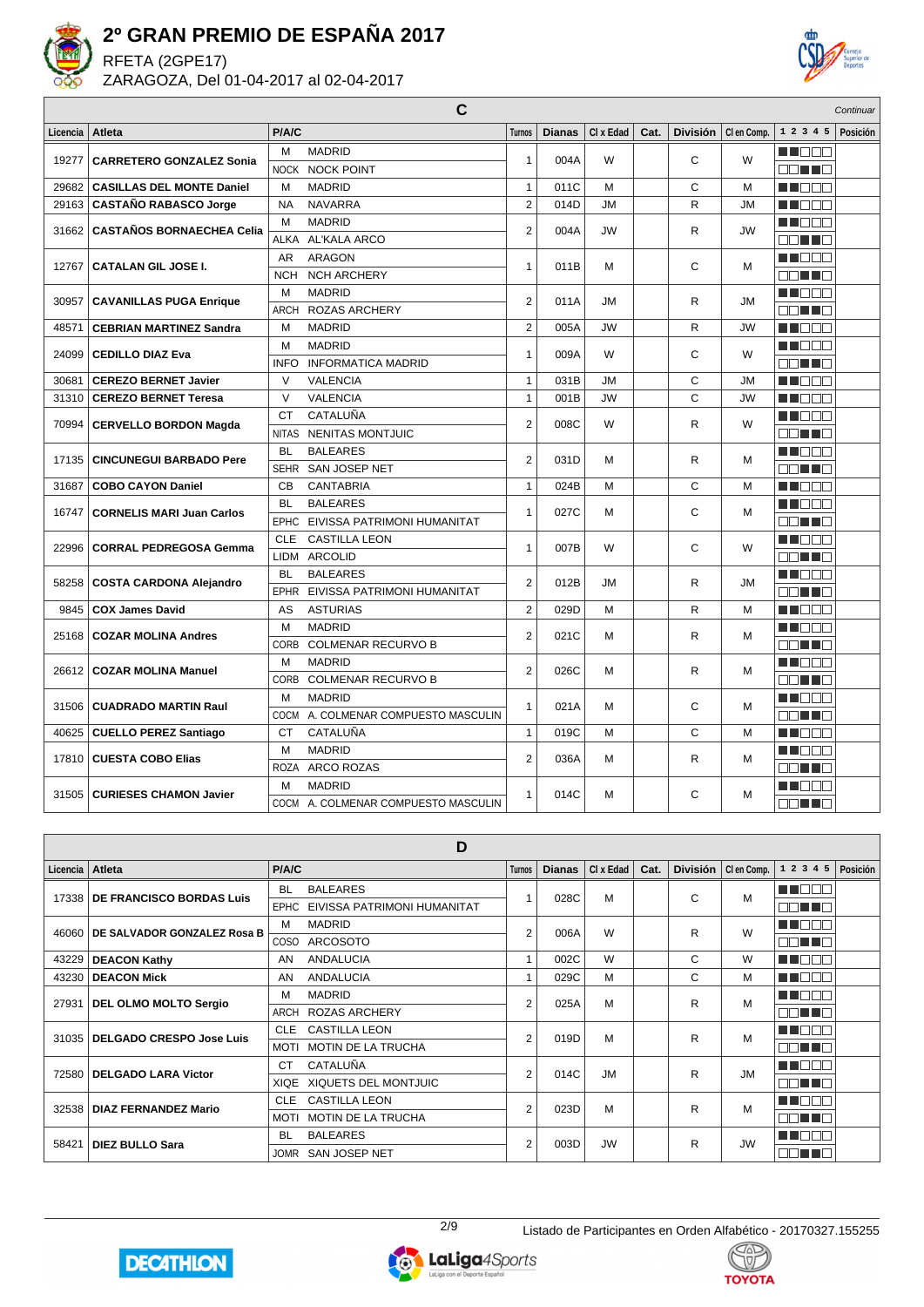

 $\sqrt{ }$ 

## **2º GRAN PREMIO DE ESPAÑA 2017**

RFETA (2GPE17) ZARAGOZA, Del 01-04-2017 al 02-04-2017



**E**

| Licencia Atleta |                                     | P/A/C       |                                  | <b>Turnos</b> | <b>Dianas</b> | Cl X E da d | Cat. |   | División   Clen Comp. | 1 2 3 4 5      | Posición |
|-----------------|-------------------------------------|-------------|----------------------------------|---------------|---------------|-------------|------|---|-----------------------|----------------|----------|
| 47853           | <b>ENCINAS FUENTES Julian</b>       | м           | <b>MADRID</b>                    | 2             | 010A          | <b>JM</b>   |      | R | <b>JM</b>             |                |          |
|                 | 48516   ENRIQUEZ JIMENEZ Nuria      | м           | <b>MADRID</b>                    |               | 001D          | <b>JW</b>   |      | C | <b>JW</b>             | M D O O        |          |
|                 |                                     | <b>INFO</b> | <b>INFORMATICA MADRID</b>        |               |               |             |      |   |                       | 88 T 8         |          |
|                 | 30889   ENRIQUEZ VAZQUEZ Agustin    | м           | <b>MADRID</b>                    |               | 019A          | M           |      | С | М                     |                |          |
|                 | 58306   ESCANDELL ROIG MIGUEL A.    | <b>BL</b>   | <b>BALEARES</b>                  |               | 032B          | <b>JM</b>   |      | C | <b>JM</b>             | a ka           |          |
|                 |                                     |             | EPHC EIVISSA PATRIMONI HUMANITAT |               |               |             |      |   |                       | na na          |          |
|                 | 31049   ESCUDERO OLLERO Marcos      | CLE.        | <b>CASTILLA LEON</b>             | 2             | 011C          | <b>JM</b>   |      | R | <b>JM</b>             |                |          |
|                 |                                     |             | FLEH LA FLECHA                   |               |               |             |      |   |                       | nn nn n        |          |
|                 | 47855   ESTEBAN HERNANDEZ Jose Luis | м           | <b>MADRID</b>                    |               | 011A          | M           |      | C | M                     |                |          |
|                 |                                     | COCM        | A. COLMENAR COMPUESTO MASCULIN   |               |               |             |      |   |                       | MONTE <b>E</b> |          |
|                 | 52528   ETXEBERRIA FERRER Mirene    | VS          | PAIS VASCO                       | 2             | 007B          | W           |      | R | W                     |                |          |

#### **F**

| Licencia | Atleta                           | P/A/C          |                          | <b>Turnos</b>  | <b>Dianas</b> | CI x Edad | Cat. | <b>División</b> | CI en Comp. | 1 2 3 4 5       | Posición |
|----------|----------------------------------|----------------|--------------------------|----------------|---------------|-----------|------|-----------------|-------------|-----------------|----------|
| 1673     | <b>FATAS IBAÑEZ Fernando</b>     | AR.            | ARAGON                   |                | 016B          | M         |      | C               | М           | M DE S          |          |
| 48610    | <b>FERNANDEZ ALEGRIA Rocio</b>   | м              | <b>MADRID</b>            |                | 003A          | W         |      | C               | W           | M DE E          |          |
| 83124    | <b>FERNANDEZ FERNANDEZ Pablo</b> | C <sub>B</sub> | <b>CANTABRIA</b>         |                | 025B          | M         |      | C               | М           | <b>HELL</b>     |          |
| 31050    | <b>FERNANDEZ GONZALEZ Eva</b>    | <b>CLE</b>     | <b>CASTILLA LEON</b>     | $\overline{2}$ | 005B          | <b>JW</b> |      | R               | <b>JW</b>   | n na m          |          |
|          |                                  |                | FLEC LA FLECHA           |                |               |           |      |                 |             | MA TIM          |          |
| 52733    | <b>FERNANDEZ GUTIERREZ Asier</b> | VS             | <b>PAIS VASCO</b>        | $\overline{2}$ | 013D          | <b>JM</b> |      | R               | <b>JM</b>   | N I O O O       |          |
| 17259    | <b>FERNANDEZ MARTIN JOSE J.</b>  | м              | <b>MADRID</b>            | $\overline{2}$ | 021A          | M         |      | R               | M           | n na m          |          |
|          |                                  | <b>MORE</b>    | <b>MORATALAZ RECURVO</b> |                |               |           |      |                 |             | N N N N N       |          |
| 27993    | FERNANDEZ PELLEJERO FELIX M.     | м              | <b>MADRID</b>            | $\overline{2}$ | 030C          | M         |      | R               | M           | n nan           |          |
|          |                                  |                | LEGA A. LEGANES          |                |               |           |      |                 |             | n din se        |          |
| 33275    | <b>FERNANDEZ SANCHEZ Alvaro</b>  | <b>CLE</b>     | <b>CASTILLA LEON</b>     | $\overline{2}$ | 010C          | <b>JM</b> |      | R               | <b>JM</b>   | MN OO O         |          |
|          |                                  |                | FLEH LA FLECHA           |                |               |           |      |                 |             | MO <b>HIL</b> O |          |
| 29498    | <b>FERNANDEZ TEJERO Claudia</b>  | AR             | ARAGON                   | 1              | 007C          | W         |      | C               | W           | M DE S          |          |
| 19931    | <b>FERRANDO BARRA Jose Luis</b>  | AR             | ARAGON                   |                | 022B          | M         |      | C               | М           | MN 888          |          |
| 46447    | <b>FRESNO GARCIA JESUS J.</b>    | м              | <b>MADRID</b>            | $\overline{2}$ | 025C          | M         |      | R               | M           | n na m          |          |
|          |                                  | POZU           | A. DE POZUELO            |                |               |           |      |                 |             | nn nn n         |          |
| 17849    | <b>FUERTES MARTINEZ David</b>    | м              | <b>MADRID</b>            |                | 028A          | M         |      | C               | M           | MUODA           |          |
|          |                                  |                | SAGC SAGITTA COMPUESTO   |                |               |           |      |                 |             | E E LIF         |          |

|          |                                  |             | G                     |                |               |           |      |                 |             |              |          |
|----------|----------------------------------|-------------|-----------------------|----------------|---------------|-----------|------|-----------------|-------------|--------------|----------|
| Licencia | Atleta                           | P/A/C       |                       | <b>Turnos</b>  | <b>Dianas</b> | CI x Edad | Cat. | <b>División</b> | CI en Comp. | 1 2 3 4 5    | Posición |
| 28269    | <b>GALISTEO CRUZ Monica</b>      | M           | <b>MADRID</b>         | $\overline{2}$ | 003A          | <b>JW</b> |      | R               | <b>JW</b>   | M DO B       |          |
|          |                                  | ALKA        | AL'KALA ARCO          |                |               |           |      |                 |             | NN TIN       |          |
|          | <b>GALLARDO SIERRA Marcos</b>    | M           | <b>MADRID</b>         |                |               | E         |      | E               | e           |              |          |
| 32268    | <b>GANCEDO LOY Arturo</b>        | AS          | <b>ASTURIAS</b>       | 1              | 030D          | M         |      | C               | M           | n na mata    |          |
| 23695    | <b>GARCES TRESACO JOSE M.</b>    | AR          | ARAGON                | $\overline{2}$ | 026B          | M         |      | R               | M           | n na m       |          |
| 30979    | <b>GARCIA ARA Sergio</b>         | AR          | ARAGON                | $\overline{2}$ | 025B          | M         |      | R               | M           | <b>RENDE</b> |          |
| 30342    | <b>GARCIA CEGARRA Alejandro</b>  | MU          | <b>MURCIA</b>         | 1              | 032C          | <b>JM</b> |      | C               | <b>JM</b>   | MA DI DI T   |          |
| 46166    | <b>GARCIA GARCIA Ernesto</b>     | M           | <b>MADRID</b>         | $\overline{2}$ | 033A          | M         |      | R               | M           | MA NATI      |          |
|          |                                  | SONO        | ARCOSOTO NORTE        |                |               |           |      |                 |             | MA TITLE     |          |
| 48736    | <b>GARCIA GOMEZ Alejandro</b>    | M           | <b>MADRID</b>         | $\overline{2}$ | 024C          | M         |      | R               | M           | MA DO D      |          |
|          |                                  | SAGR        | SAGITTA RECURVO       |                |               |           |      |                 |             | NN TIN       |          |
| 10668    | <b>GARCIA LUZON JOSE A.</b>      | <b>CLE</b>  | <b>CASTILLA LEON</b>  | 1              | 016D          | M         |      | C               | M           | MA NA T      |          |
|          |                                  |             | VALL A. C. VALLADOLID |                |               |           |      |                 |             | e di line    |          |
| 31362    | <b>GARCIA MALO Diego</b>         | М           | <b>MADRID</b>         | 1              | 018A          | M         |      | C               | M           | M DOO        |          |
|          |                                  | LAZC        | MORATALAZ COMPUESTO   |                |               |           |      |                 |             | nn nn n      |          |
| 18093    | <b>GARCIA MARTIN Raul</b>        | M           | <b>MADRID</b>         | $\overline{2}$ | 022A          | M         |      | R               | M           | n na m       |          |
|          |                                  | POZU        | A. DE POZUELO         |                |               |           |      |                 |             | MA TE        |          |
| 30343    | <b>GARCIA MARTINEZ FCO. JOSE</b> | MU          | <b>MURCIA</b>         | $\mathbf{1}$   | 028D          | M         |      | C               | M           | M DE S       |          |
| 83440    | <b>GARCIA MEDINA Daniel</b>      | CLE         | <b>CASTILLA LEON</b>  | $\overline{2}$ | 013C          | <b>JM</b> |      | R               | <b>JM</b>   | M DO D       |          |
|          |                                  | <b>FLEH</b> | <b>LA FLECHA</b>      |                |               |           |      |                 |             | MA TITLE     |          |
| 30029    | <b>GARCIA PIRIS Javier</b>       | M           | <b>MADRID</b>         | 1              | 031D          | <b>JM</b> |      | C               | <b>JM</b>   | n na mata    |          |
| 28734    | <b>GARCIA RANERA Sergio</b>      | M           | <b>MADRID</b>         | $\overline{2}$ | 032A          | M         |      | R               | м           | N N N N N    |          |
|          |                                  | SAGR        | SAGITTA RECURVO       |                |               |           |      |                 |             | nn i In      |          |
| 48563    | <b>GARCIA RODRIGUEZ Marcos</b>   | М           | <b>MADRID</b>         | $\overline{2}$ | 030A          | M         |      | R               | м           | m m          |          |







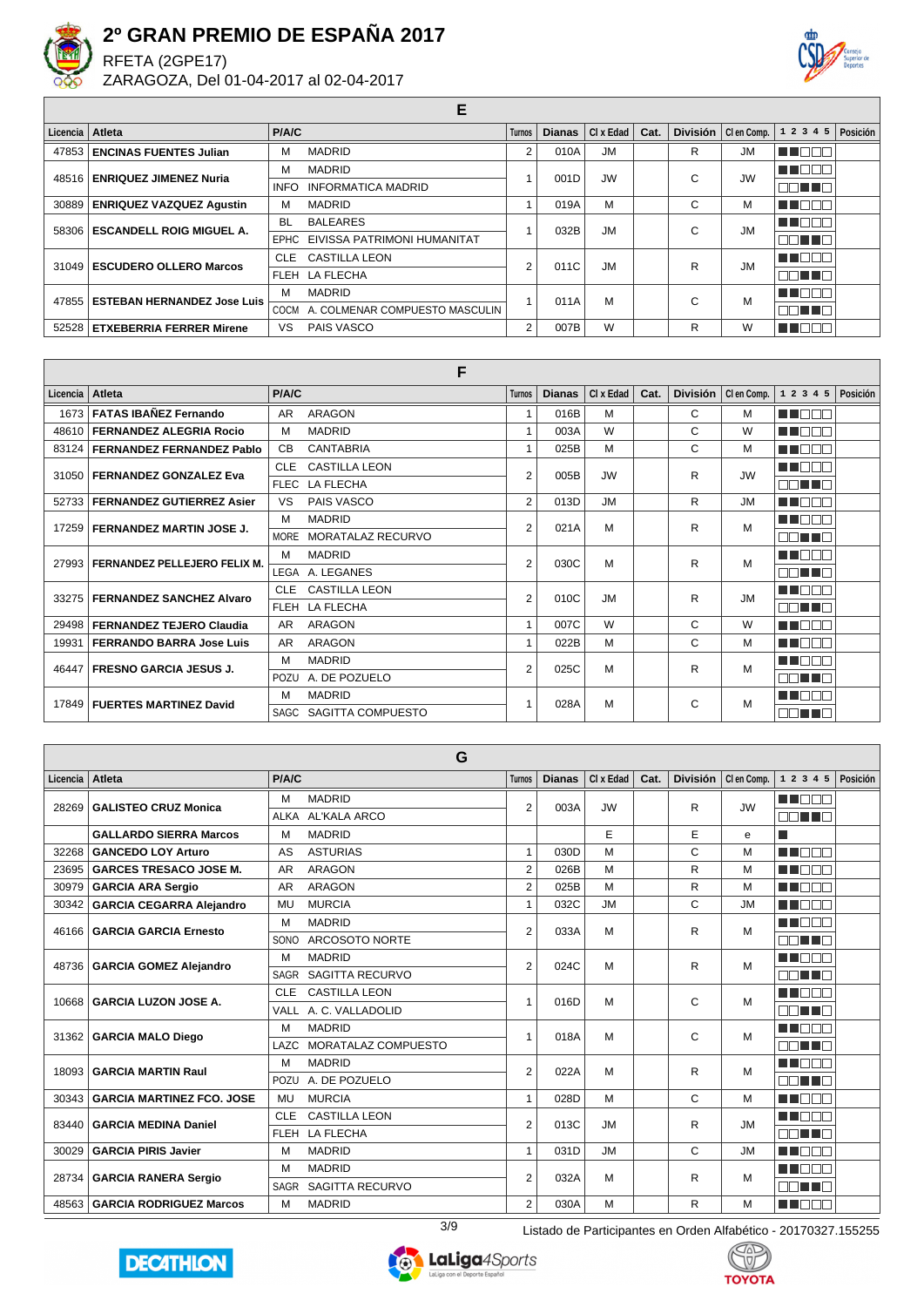

RFETA (2GPE17) ZARAGOZA, Del 01-04-2017 al 02-04-2017



|          |                                    |             | G                                |                |               |           |      |                 |             |               | Continuar |
|----------|------------------------------------|-------------|----------------------------------|----------------|---------------|-----------|------|-----------------|-------------|---------------|-----------|
| Licencia | <b>Atleta</b>                      | P/A/C       |                                  | <b>Turnos</b>  | <b>Dianas</b> | CI x Edad | Cat. | <b>División</b> | CI en Comp. | 1 2 3 4 5     | Posición  |
| 31816    | <b>GARCIA RUBIO PEDRO J.</b>       | AR.         | ARAGON                           | $\overline{2}$ | 016B          | M         |      | R               | M           | HI I E E      |           |
|          |                                    | <b>CTZ</b>  | C. TIRO ZARAGOZA                 |                |               |           |      |                 |             | <b>RITTER</b> |           |
| 19420    | <b>GARCIA SALGADO Angel</b>        | M           | <b>MADRID</b>                    | $\mathbf{1}$   | 013C          | M         |      | C               | M           | MA DE E       |           |
| 20112    | <b>GARCIA TORROBA Pedro</b>        | AR          | <b>ARAGON</b>                    | $\overline{2}$ | 020B          | M         |      | R.              | м           | MA BER        |           |
|          |                                    | <b>CTZ</b>  | C. TIRO ZARAGOZA                 |                |               |           |      |                 |             | MA MARI       |           |
| 31038    | <b>GARROTE DE BARROS Alba</b>      | <b>CLE</b>  | <b>CASTILLA LEON</b>             | $\overline{2}$ | 001B          | JW        |      | R               | <b>JW</b>   | n in Biblio   |           |
|          |                                    |             | FLEC LA FLECHA                   |                |               |           |      |                 |             | E E E E       |           |
| 46143    | <b>GARZON Jose Luis</b>            | M           | <b>MADRID</b>                    | $\mathbf{1}$   | 013A          | M         |      | C               | M           | M DE B        |           |
|          |                                    |             | ALCO VILLA ALCOBENDAS            |                |               |           |      |                 |             | n na ma       |           |
|          | 26776   GAVALDON Joaquin           | AR          | <b>ARAGON</b>                    | $\mathbf{1}$   | 013B          | М         |      | C               | м           | M DOO         |           |
|          |                                    | <b>NCH</b>  | <b>NCH ARCHERY</b>               |                |               |           |      |                 |             | an no         |           |
| 12556    | <b>GIL MENDOZA Eduardo</b>         | <b>CMA</b>  | CASTILLA LA MANCHA               | $\mathbf{1}$   | 025D          | M         |      | C               | M           | n de e        |           |
|          |                                    |             | ITAR ITARCO                      |                |               |           |      |                 |             | an dia        |           |
|          |                                    | AR          | <b>ARAGON</b>                    | $\overline{2}$ | 017B          | M         |      | R               | м           | MI DE E       |           |
| 29192    | GIMENO CARRAMIÑANA Joaquin         | SABI        | A. SABIÑANIGO                    |                |               |           |      |                 |             | an na         |           |
| 20766    | <b>GIMENO PORTERO Jose Ma</b>      | AR          | <b>ARAGON</b>                    | $\overline{2}$ | 022B          | M         |      | R.              | M           | M NOOC        |           |
|          |                                    | <b>CTZ</b>  | C. TIRO ZARAGOZA                 |                |               |           |      |                 |             | an na         |           |
|          |                                    | <b>CT</b>   | CATALUÑA                         | $\overline{2}$ |               | W         |      |                 | W           | n in Biblio   |           |
| 42890    | <b>GOMEZ GONZALEZ Elena</b>        |             | NITAS NENITAS MONTJUIC           |                | 007C          |           |      | R               |             | OO HO         |           |
|          |                                    | <b>CT</b>   | CATALUÑA                         | $\overline{2}$ | 031B          |           |      | R               |             | n i Biblio    |           |
| 19545    | <b>GOMEZ GUTIERREZ Jose</b>        | <b>MGAR</b> | MG ARCHERY PARDINYES             |                |               | М         |      |                 | м           | MA TIMO       |           |
| 1030     | <b>GOMEZ MARTINEZ Maria</b>        | <b>CLE</b>  | <b>CASTILLA LEON</b>             | $\mathbf{1}$   | 008B          | W         |      | С               | W           | n in Biblio   |           |
|          |                                    |             | VAID A. C. VALLADOLID            |                |               |           |      |                 |             | E E HE        |           |
| 6696     |                                    | M           | <b>MADRID</b>                    | $\overline{2}$ | 016A          | M         |      | R               | м           | MA BER        |           |
|          | <b>GOMEZ SANCHA Ignacio</b>        |             | ROZA ARCO ROZAS                  |                |               |           |      |                 |             | an Ta         |           |
|          |                                    | <b>CLE</b>  | <b>CASTILLA LEON</b>             | $\overline{2}$ | 016D          | M         |      | R               | M           | HI DE E       |           |
| 32536    | <b>GONZALEZ ESPINILLA Jorge</b>    |             | LIRH ARCOLID                     |                |               |           |      |                 |             | an no         |           |
| 25289    |                                    | <b>CLE</b>  | <b>CASTILLA LEON</b>             | $\mathbf{1}$   | 011D          |           |      | C               |             | MA BER        |           |
|          | <b>GONZALEZ MANUEL Alejandro</b>   |             | VALL A. C. VALLADOLID            |                |               | М         |      |                 | м           | e din la      |           |
| 47534    | <b>GORDO MARTIN Jose</b>           | M           | <b>MADRID</b>                    | $\overline{2}$ | 032C          | M         |      | R.              | M           | MI DE E       |           |
|          |                                    |             | MORE MORATALAZ RECURVO           |                |               |           |      |                 |             | an no         |           |
|          |                                    | <b>BL</b>   | <b>BALEARES</b>                  | $\overline{2}$ |               |           |      |                 |             | MA BEL        |           |
| 58452    | <b>GRACIA MOLINOS Jose Luis</b>    |             | EPHR EIVISSA PATRIMONI HUMANITAT |                | 034D          | М         |      | R               | м           | MA MARI       |           |
| 86593    | <b>GRANADO GOMEZ Santos</b>        | AR          | <b>ARAGON</b>                    | $\overline{2}$ | 023B          | M         |      | R               | M           | ma masa       |           |
|          |                                    | SABI        | A. SABIÑANIGO                    |                |               |           |      |                 |             | an no         |           |
|          |                                    | <b>CT</b>   | CATALUÑA                         |                |               |           |      |                 |             | MA BEL        |           |
| 70671    | <b>GUERRA PIQUE Conrad</b>         | <b>TEAM</b> | <b>BARCELONA TEAM</b>            | $\mathbf{1}$   | 020C          | M         |      | C               | M           | MA TITLE      |           |
| 27892    | <b>GUILLEN ANGOSTO Diego</b>       | AR          | <b>ARAGON</b>                    | $\overline{2}$ | 024B          | M         |      | R               | M           | N NO DE L     |           |
| 48521    |                                    | M           | <b>MADRID</b>                    | $\overline{2}$ | 027C          |           |      | R               |             | MA OO B       |           |
|          | <b>GUTIERREZ ALVAREZ Raul</b>      | ALCO        | VILLA ALCOBENDAS                 |                |               | М         |      |                 | м           | OO TIO        |           |
|          |                                    | м           | <b>MADRID</b>                    |                |               |           |      |                 |             | MA NA MA      |           |
| 19276    | <b>GUTIERREZ POSTIGO MIGUEL A.</b> |             | LEGA A. LEGANES                  | $\overline{2}$ | 027A          | M         |      | R               | M           | E E HE        |           |

|                 |                                   |                | н                          |                |               |           |      |   |                       |               |          |
|-----------------|-----------------------------------|----------------|----------------------------|----------------|---------------|-----------|------|---|-----------------------|---------------|----------|
| Licencia Atleta |                                   | P/A/C          |                            | <b>Turnos</b>  | <b>Dianas</b> | CI x Edad | Cat. |   | División   Clen Comp. | 1 2 3 4 5     | Posición |
| 24992           | <b>HERMOSILLA GUTIERREZ Ruben</b> | CMA            | CASTILLA LA MANCHA         | 2              | 026D          | M         |      | R | М                     | n de e        |          |
| 54079           | <b>HERNAEZ BAUTISTA Juan</b>      | VS             | PAIS VASCO                 |                | 026B          | M         |      | C | М                     | n i bel       |          |
|                 | 81859   HERNANDEZ GARRIDO Raul    | СT             | CATALUÑA                   |                | 016C          | M         |      | C | M                     | M E E E       |          |
|                 |                                   |                | SUME SUMELL PARDINYES COMP |                |               |           |      |   |                       | <u>EN TER</u> |          |
|                 | 30355   HERNANDEZ ROLLAN Lucia    | <b>CLE</b>     | <b>CASTILLA LEON</b>       | $\overline{2}$ | 002B          | <b>JW</b> |      | R | <b>JW</b>             | <u>HILONO</u> |          |
|                 |                                   | LIDR           | <b>ARCOLID</b>             |                |               |           |      |   |                       | MA TIT        |          |
|                 | 34032 HERNANDEZ VIÑA MIGUEL A.    | AR.            | ARAGON                     | 2              | 018B          | M         |      | R | М                     | man ma        |          |
|                 |                                   | SABI           | A. SABIÑANIGO              |                |               |           |      |   |                       | nn i F        |          |
| 48629           | <b>HERNANDO MORENO Juan I</b>     | м              | <b>MADRID</b>              | 2              | 020C          | M         |      | R | M                     | n nin n       |          |
|                 |                                   | POZU           | A. DE POZUELO              |                |               |           |      |   |                       | man an        |          |
| 30091           | <b>HERRAIZ OSUNA Jordi</b>        | М              | <b>MADRID</b>              | $\overline{A}$ | 014A          | M         |      | C | М                     | n na Bibli    |          |
| 48522           | <b>HERRANZ CECILIA Amanda</b>     | м              | <b>MADRID</b>              | $\overline{2}$ | 009A          | W         |      | R | W                     | M DE B        |          |
|                 | 17244   HERRERO GONZALEZ Yolanda  | C <sub>B</sub> | <b>CANTABRIA</b>           |                | 006D          | W         |      | C | W                     | M DE S        |          |
|                 | 31763   HERRERO PEREZ Lara        | <b>CLE</b>     | <b>CASTILLA LEON</b>       | 2              | 003B          | <b>JW</b> |      | R | <b>JW</b>             | n de s        |          |
|                 |                                   | LIDR           | <b>ARCOLID</b>             |                |               |           |      |   |                       | NN TIN        |          |







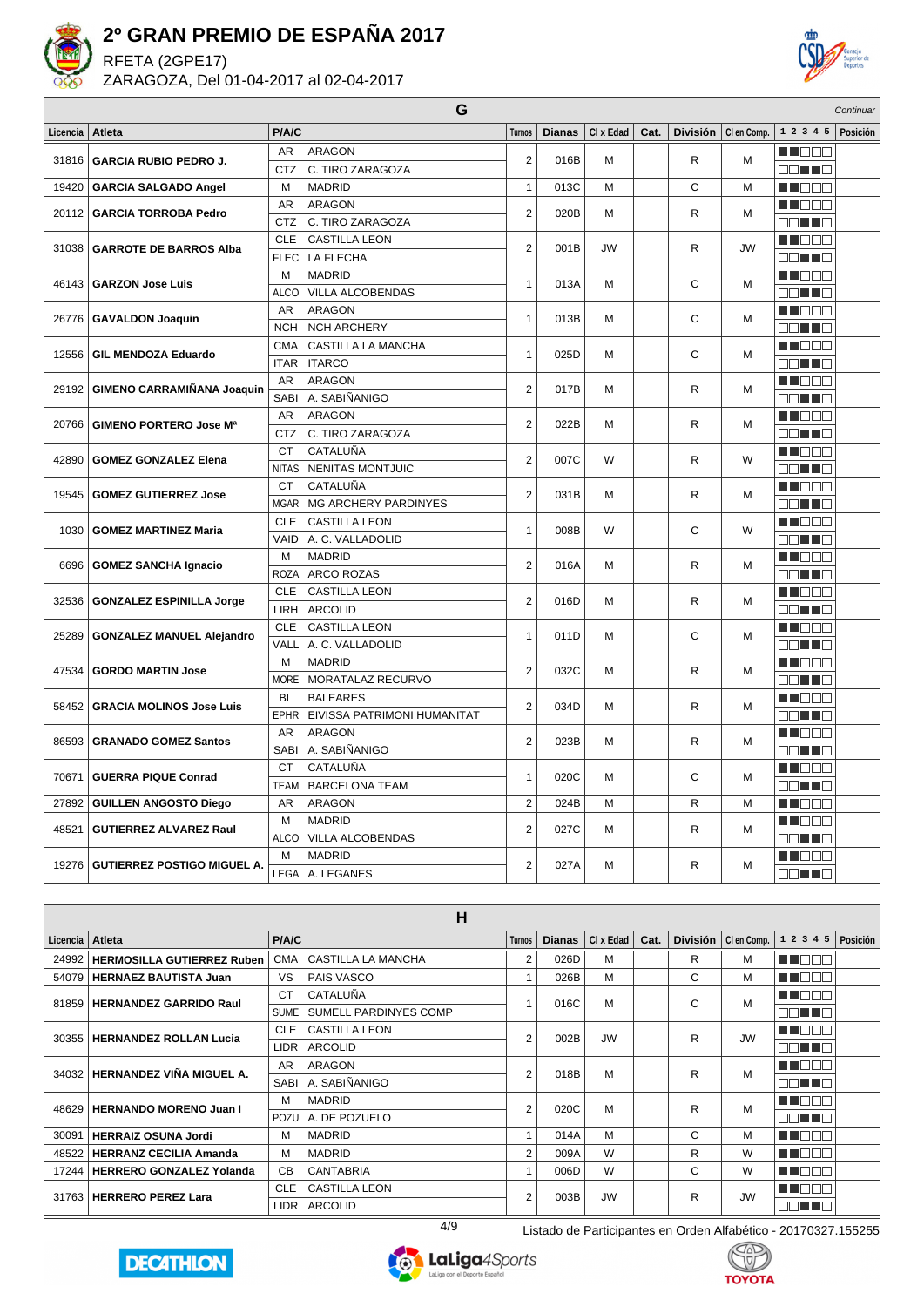

RFETA (2GPE17) ZARAGOZA, Del 01-04-2017 al 02-04-2017



|          |                                  |           | п                       |        |               |           |      |                 |             |             | Continuar |
|----------|----------------------------------|-----------|-------------------------|--------|---------------|-----------|------|-----------------|-------------|-------------|-----------|
| Licencia | Atleta                           | P/A/C     |                         | Turnos | <b>Dianas</b> | CI x Edad | Cat. | <b>División</b> | CI en Comp. | 1 2 3 4 5   | Posición  |
|          | 21570   HIDALGO GARCIA Florencio | AR        | ARAGON                  | 2      | 019B          | M         |      | R               | M           | 11 E E C    |           |
|          |                                  |           | CTZ C. TIRO ZARAGOZA    |        |               |           |      |                 |             | nn i<br>T F |           |
| 27429    | HONRUBIA LOPEZ Miquel            | м         | <b>MADRID</b>           |        | 017A          | M         |      | С               | M           | N N N N O   |           |
|          |                                  | ALCO      | <b>VILLA ALCOBENDAS</b> |        |               |           |      |                 |             | THE L       |           |
| 46707    | HUERTA ALONSO Antonio            | М         | <b>MADRID</b>           | 2      | 023A          | M         |      | R               | M           | MA MAT      |           |
|          |                                  |           | MORE MORATALAZ RECURVO  |        |               |           |      |                 |             | u u n       |           |
|          | 19513   HURTADO BELLIDO Manel    | <b>CT</b> | CATALUÑA                |        | 018C          | M         |      | С               | M           |             |           |
|          | 47536 HURTADO ZAPATA Francisco   | M         | <b>MADRID</b>           | 2      | 023C          | M         |      | R               | M           | n na m      |           |
|          |                                  | MORE      | MORATALAZ RECURVO       |        |               |           |      |                 |             | T DI        |           |

| Licencia   Atleta |                                      | P/A/C     |                   | Turnos I |      | Dianas $ Clx$ Edad $ Cat.$ |   |           | División   Clen Comp. $\vert$ 1 2 3 4 5   Posición |  |
|-------------------|--------------------------------------|-----------|-------------------|----------|------|----------------------------|---|-----------|----------------------------------------------------|--|
|                   | 16218   IBAÑEZ ALDA Rafael           | <b>NA</b> | NAVARRA           |          | 036D | M                          | R | М         |                                                    |  |
|                   | 32872   IBERGALLARTU MADRIGA Alberto |           | RIO LA RIOJA      |          | 035C | М                          | R | М         |                                                    |  |
|                   | 28152   IGLESIAS MARTIN Carlos       |           | CLE CASTILLA LEON |          | 012C | <b>JM</b>                  | R | <b>JM</b> |                                                    |  |
|                   | 52616   ILLARRAMENDI ALONSO Josu     | VS.       | PAIS VASCO        |          | 012D | <b>JM</b>                  | R | <b>JM</b> |                                                    |  |
|                   | IPARRAGUIRRE EGURZA Joaquin          | VS.       | PAIS VASCO        |          |      |                            |   | е         |                                                    |  |

| Licencia   Atleta |                                | <b>P/A/C</b>      | Turnos I |      | Dianas   CI x Edad   Cat. |    |   | División $ $ Clen Comp. $ 12345 $ Posición |  |
|-------------------|--------------------------------|-------------------|----------|------|---------------------------|----|---|--------------------------------------------|--|
|                   | 82082 JARNE BARA Francisco     | ARAGON<br>AR      |          | 028B | M                         |    | M |                                            |  |
|                   | 23172 JIMENEZ BENITO Jose Luis | EX<br>EXTREMADURA |          | 025C | M                         | C. | M |                                            |  |
|                   |                                | JORG A. SAN JORGE |          |      |                           |    |   |                                            |  |

| Licencia I | Atleta                             | P/A/C        |                               | <b>Turnos</b>  | <b>Dianas</b> | CI x Edad | Cat. | <b>División</b> | CI en Comp. | 1 2 3 4 5 | Posición |
|------------|------------------------------------|--------------|-------------------------------|----------------|---------------|-----------|------|-----------------|-------------|-----------|----------|
| 32168      | <b>LAMAS CABALLERO Alexandra</b>   | м            | <b>MADRID</b>                 | $\overline{2}$ | 008A          | W         |      | R               | W           | a de Esta |          |
| 15470      | LANGARITA MONTEAGUDO PEDRO J.      | AR.          | <b>ARAGON</b>                 |                | 021B          | M         |      | C               | M           | MI DE E   |          |
| 20711      | <b>LAPIEDRA HUCHA Florian</b>      | AR.          | <b>ARAGON</b>                 |                | 019B          | M         |      | C               | M           | u nool    |          |
| 30305      | <b>LINARES MARTINEZ Gonzalo</b>    | М            | <b>MADRID</b>                 |                | 032A          | <b>JM</b> |      | C               | <b>JM</b>   | N N N N   |          |
|            |                                    | <b>ETSIT</b> | <b>ETSIT</b>                  |                |               |           |      |                 |             | TELET     |          |
| 25220      | <b>LISA TORRON Fernando</b>        |              | CMA CASTILLA LA MANCHA        |                | 023D          | M         |      | C               | м           | u maan    |          |
| 47119      | <b>LONGARELA GOMEZ Paloma</b>      | М            | <b>MADRID</b>                 |                | 002B          | W         |      | C               | W           | MA O O O  |          |
|            |                                    | COCF         | A. COLMENAR COMPUESO FEMENINO |                |               |           |      |                 |             | 38 T 8    |          |
| 26864      | <b>LOPEZ BERMUDEZ Ramon</b>        | MU           | <b>MURCIA</b>                 |                | 029D          | M         |      | C               | M           | N N N N   |          |
| 15967      | <b>LOPEZ BOADO David</b>           | M            | <b>MADRID</b>                 |                | 012C          | M         |      | C               | M           | TEOL      |          |
| 28033      | <b>LOPEZ HERNANDEZ FCO. JAVIER</b> | MU           | <b>MURCIA</b>                 | 2              | 014B          | <b>JM</b> |      | R               | <b>JM</b>   | T NE DE   |          |
| 47615      | LOPEZ NOVILLO JUAN A.              | м            | <b>MADRID</b>                 | $\overline{2}$ | 026A          | M         |      | R               | M           | TITOOO    |          |
|            |                                    | ALCO         | <b>VILLA ALCOBENDAS</b>       |                |               |           |      |                 |             | TELELT    |          |
| 26088      | <b>LOPEZ SANCHIS Nerea</b>         | $\vee$       | <b>VALENCIA</b>               | 2              | 006D          | W         |      | R               | W           | N E E E   |          |
| 48214      | <b>LOPEZ Vicente</b>               | м            | <b>MADRID</b>                 | $\overline{2}$ | 035A          | M         |      | R               | M           | M O O O   |          |
| 71821      | LOZANO TALAVERA Carlos             | м            | <b>MADRID</b>                 | 2              | 033C          | M         |      | R               | M           | N 880     |          |
|            |                                    |              | MORE MORATALAZ RECURVO        |                |               |           |      |                 |             | 30 L L    |          |

|                   |                                    |              | M                           |                |               |             |      |   |                       |                                |  |
|-------------------|------------------------------------|--------------|-----------------------------|----------------|---------------|-------------|------|---|-----------------------|--------------------------------|--|
| Licencia   Atleta |                                    | P/A/C        |                             | <b>Turnos</b>  | <b>Dianas</b> | $Cl x$ Edad | Cat. |   | División   Clen Comp. | $1 \t2 \t3 \t4 \t5   Position$ |  |
| 83851             | <b>MANEIRO CALARDE Cristina</b>    | <b>BL</b>    | <b>BALEARES</b>             |                | 002D          | W           |      | C | W                     | MN 888                         |  |
|                   |                                    | <b>JOSEP</b> | SAN JOSEP NET               |                |               |             |      |   |                       | 70 O O                         |  |
| 32065             | <b>MANUEL SANCHEZ MARGARITA B.</b> | <b>CLE</b>   | <b>CASTILLA LEON</b>        |                | 004B          | W           |      | C | W                     | n de e                         |  |
|                   |                                    |              | VAID A. C. VALLADOLID       |                |               |             |      |   |                       | NN TIL                         |  |
| 27615             | <b>MARCOS GARCIA Andrea</b>        | СB           | CANTABRIA                   |                | 007D          | W           |      | C | W                     | MN 888                         |  |
| 27997             | <b>MARCOS NOGALES JUAN C.</b>      | M            | <b>MADRID</b>               | 2              | 017A          | M           |      | R | M                     | <b>THEER</b>                   |  |
|                   |                                    |              | LEGA A. LEGANES             |                |               |             |      |   |                       | ورود والمالي                   |  |
| 58308             | <b>MARI RIBAS Ivan</b>             | <b>BL</b>    | <b>BALEARES</b>             | 2              | 010B          | <b>JM</b>   |      | R | <b>JM</b>             | MT OOC                         |  |
|                   |                                    | EPHR         | EIVISSA PATRIMONI HUMANITAT |                |               |             |      |   |                       | NN TN                          |  |
| 25335             | <b>MARIN MARTINEZ Alicia</b>       | м            | <b>MADRID</b>               | $\overline{2}$ | 001A          | <b>JW</b>   |      | R | <b>JW</b>             | n na m                         |  |
|                   |                                    |              | ALKA AL'KALA ARCO           |                |               |             |      |   |                       | 70 U C                         |  |





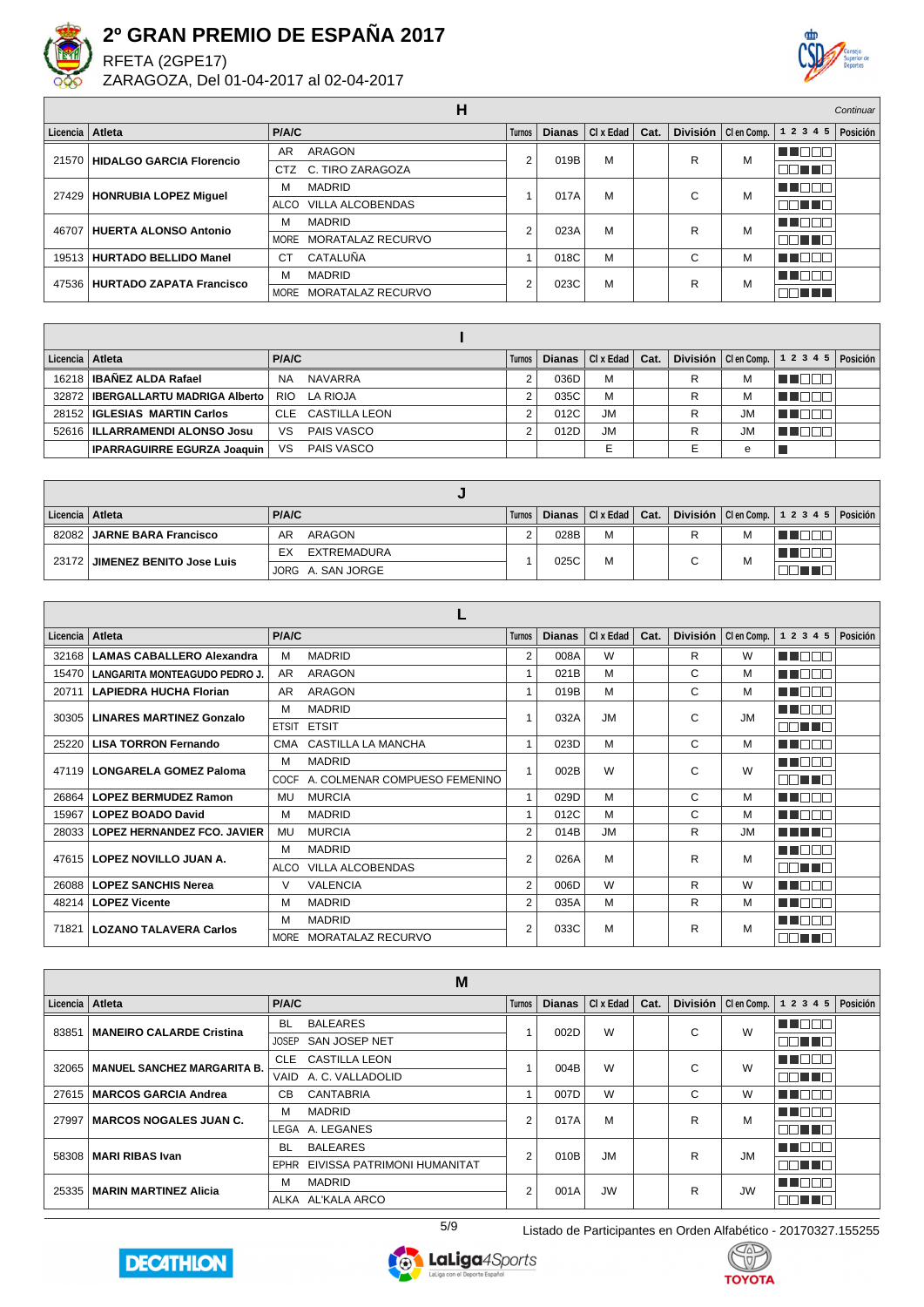

RFETA (2GPE17) ZARAGOZA, Del 01-04-2017 al 02-04-2017



|          |                                     | M                                       |                |               |           |      |   |                       |               | Continuar |
|----------|-------------------------------------|-----------------------------------------|----------------|---------------|-----------|------|---|-----------------------|---------------|-----------|
| Licencia | Atleta                              | P/A/C                                   | <b>Turnos</b>  | <b>Dianas</b> | CI x Edad | Cat. |   | División   Clen Comp. | 1 2 3 4 5     | Posición  |
| 18219    | <b>MARTIN SANCHEZ JUAN P.</b>       | <b>CASTILLA LEON</b><br><b>CLE</b>      | 1              | 020D          | M         |      | C | M                     | MT DE A       |           |
|          |                                     | A. C. VALLADOLID<br>VALL                |                |               |           |      |   |                       | ma mata       |           |
| 32023    | <b>MARTINEZ BERZOSA Valentin</b>    | <b>MADRID</b><br>м                      | $\overline{2}$ | 024A          | M         |      | R | M                     | <b>READER</b> |           |
|          |                                     | SAGITTA RECURVO<br>SAGR                 |                |               |           |      |   |                       | MA TITULI     |           |
| 13637    | <b>MARTINEZ FERNANDEZ Eloy</b>      | <b>MADRID</b><br>M                      | $\overline{2}$ | 018C          | M         |      | R | M                     | n in min      |           |
|          |                                     | A. LEGANES<br>LEGA                      |                |               |           |      |   |                       | EN TER        |           |
| 47616    | <b>MARTINEZ GALLEGO JUAN A.</b>     | <b>MADRID</b><br>M                      | $\overline{2}$ | 031A          | M         |      | R | M                     | n na sa       |           |
|          |                                     | <b>VILLA ALCOBENDAS</b><br><b>ALCO</b>  |                |               |           |      |   |                       | NN TIN        |           |
| 70786    | <b>MARTINEZ LEON Jesus</b>          | CATALUÑA<br><b>CT</b>                   | $\overline{2}$ | 030D          | M         |      | R | M                     | n na m        |           |
| 30905    | <b>MEDINA LUCHENA Alejandro</b>     | CASTILLA LA MANCHA<br>CMA               | 1              | 024D          | M         |      | C | M                     | n nana        |           |
|          |                                     | <b>ITARCO</b><br><b>ITAR</b>            |                |               |           |      |   |                       | na ma         |           |
| 29661    | <b>MEDINA LUCHENA Lorenzo</b>       | <b>CASTILLA LA MANCHA</b><br><b>CMA</b> | $\mathbf{1}$   | 026D          | M         |      | C | M                     | <b>READER</b> |           |
|          |                                     | <b>ITAR ITARCO</b>                      |                |               |           |      |   |                       | ma mata       |           |
| 29955    | <b>MEDRANO ARRIETA Raul</b>         | <b>LA RIOJA</b><br><b>RIO</b>           | $\overline{2}$ | 036C          | M         |      | R | M                     | M DE E        |           |
| 47083    | <b>MENDIETA SANCHEZ Mª Eugenia</b>  | <b>MADRID</b><br>M                      | $\mathbf{1}$   | 005A          | W         |      | C | W                     | HE DOO        |           |
|          |                                     | <b>NOCK</b><br><b>NOCK POINT</b>        |                |               |           |      |   |                       | MA TITA       |           |
| 33192    | <b>MENENDEZ DE VES Miguel</b>       | AS<br><b>ASTURIAS</b>                   | $\overline{2}$ | 011D          | <b>JM</b> |      | R | <b>JM</b>             | TTE EE        |           |
| 18013    | <b>MORAGO MARTIN Juan</b>           | <b>MADRID</b><br>м                      | $\overline{2}$ | 029C          | M         |      | R | M                     | n nann        |           |
|          |                                     | ARCOSOTO SUR<br>TOSU                    |                |               |           |      |   |                       | E E FE        |           |
| 22871    | <b>MORAGO MARTIN Oceania</b>        | <b>MADRID</b><br>M                      | $\overline{2}$ | 001C          | <b>JW</b> |      | R | <b>JW</b>             | MA DEL P      |           |
|          |                                     | <b>ARCOSOTO</b><br>COSO                 |                |               |           |      |   |                       | E FILMER      |           |
| 46269    | <b>MORALES CARIÑANOS Fco Javier</b> | <b>MADRID</b><br>м                      | 1              | 016A          | м         |      | C | M                     | M E E E       |           |
|          |                                     | MORATALAZ COMPUESTO<br>LAZC             |                |               |           |      |   |                       | NN TIN        |           |
| 29290    | <b>MORALES JULIANA JUAN J.</b>      | <b>ASTURIAS</b><br>AS                   | $\overline{2}$ | 028D          | M         |      | R | M                     | <b>REFERE</b> |           |
| 11085    | <b>MORENO SANZ ANGEL A.</b>         | <b>MADRID</b><br>M                      | $\overline{2}$ | 019C          | M         |      | R | M                     | n in min      |           |
|          |                                     | ALCO<br><b>VILLA ALCOBENDAS</b>         |                |               |           |      |   |                       | mini mini m   |           |

|                   |                               |              | N                        |               |               |                  |      |                 |    |                         |          |
|-------------------|-------------------------------|--------------|--------------------------|---------------|---------------|------------------|------|-----------------|----|-------------------------|----------|
| Licencia   Atleta |                               | <b>P/A/C</b> |                          | <b>Turnos</b> | <b>Dianas</b> | $Cl \times$ Edad | Cat. | <b>División</b> |    | $ $ Clen Comp. $ 12345$ | Posición |
|                   | 29653 NIETO GUTIERREZ Sergio  | м            | <b>MADRID</b>            |               | 022A          | M                |      | C               | M  |                         |          |
|                   |                               |              | LAZC MORATALAZ COMPUESTO |               |               |                  |      |                 |    |                         |          |
|                   | 45432   NIETO TALADRIZ Alvaro | м            | MADRID                   |               | 027A          | M                |      | C               | М  |                         |          |
|                   |                               |              | ETSIT ETSIT              |               |               |                  |      |                 |    |                         |          |
|                   | 32055 NIEVA GONZALEZ Sandra   | м            | <b>MADRID</b>            | 2             | 005D          | <b>JW</b>        |      | R               | JW |                         |          |
|                   |                               | <b>COSO</b>  | ARCOSOTO                 |               |               |                  |      |                 |    |                         |          |

| Licencia   Atleta |                                | P/A/C       |                                    | <b>Turnos</b> | <b>Dianas</b> | CI x Edad | Cat. |   | División   Clen Comp. | 1 2 3 4 5  | Posición |
|-------------------|--------------------------------|-------------|------------------------------------|---------------|---------------|-----------|------|---|-----------------------|------------|----------|
| 27471             | <b>OJEDA PARDO Felix</b>       | AR          | ARAGON                             |               | 012B          | M         |      | C | M                     | n de e     |          |
|                   |                                | <b>NCH</b>  | NCH ARCHERY                        |               |               |           |      |   |                       | Man Tel    |          |
| 32507             | <b>OLIVEROS LEAL Liliana</b>   | м           | <b>MADRID</b>                      |               | 010C          | W         |      | C | W                     | MN 888     |          |
|                   |                                |             | COCF A. COLMENAR COMPUESO FEMENINO |               |               |           |      |   |                       | nn nn      |          |
| 46362             | OROZA ALONSO Mª Antonia        | м           | <b>MADRID</b>                      | 2             | 007A          | W         |      | R | W                     | n de e     |          |
|                   |                                | <b>COSO</b> | ARCOSOTO                           |               |               |           |      |   |                       | man ma     |          |
| 58550             | <b>OROZCO MENDEZ Pablo</b>     | <b>BL</b>   | <b>BALEARES</b>                    | 2             | 011B          | <b>JM</b> |      | R | <b>JM</b>             | n na Bibli |          |
|                   |                                |             | EPHR EIVISSA PATRIMONI HUMANITAT   |               |               |           |      |   |                       | ON TR      |          |
| 17295             | <b>ORTIZ DE ZARATE JUAN C.</b> | м           | <b>MADRID</b>                      |               | 012A          | M         |      | C | М                     | MT E E E   |          |
|                   |                                |             | LAZC MORATALAZ COMPUESTO           |               |               |           |      |   |                       | E E HE     |          |

| Licencia   Atleta |                                | P/A/C                  | <b>Turnos</b> | <b>Dianas</b> | $Cl x$ Edad $ $ Cat. |        |   | División $ $ Clen Comp. $ 12345$ | Posición |
|-------------------|--------------------------------|------------------------|---------------|---------------|----------------------|--------|---|----------------------------------|----------|
| 14199             | <b>PANIAGUA SUSINOS Carlos</b> | CLE CASTILLA LEON      |               | 013D          | M                    | С      | M | Ш                                |          |
| 25507             | <b>PARDO VILLANUA Javier</b>   | ARAGON<br>AR           | ◠             | 029B          | M                    | R      | M |                                  |          |
|                   |                                | SABI A SABIÑANIGO      |               |               |                      |        |   | TELET                            |          |
| 20901             | PEDREGOSA ALONSO Juana         | CLE CASTILLA LEON      |               | 006B          | W                    | $\sim$ | W |                                  |          |
|                   |                                | LIDM ARCOLID           |               |               |                      | U      |   | TI.                              |          |
| 22662             | PEDROVIEJO ARROYO Ricardo      | CMA CASTILLA LA MANCHA | C             | 025D          | M                    | R      | M |                                  |          |





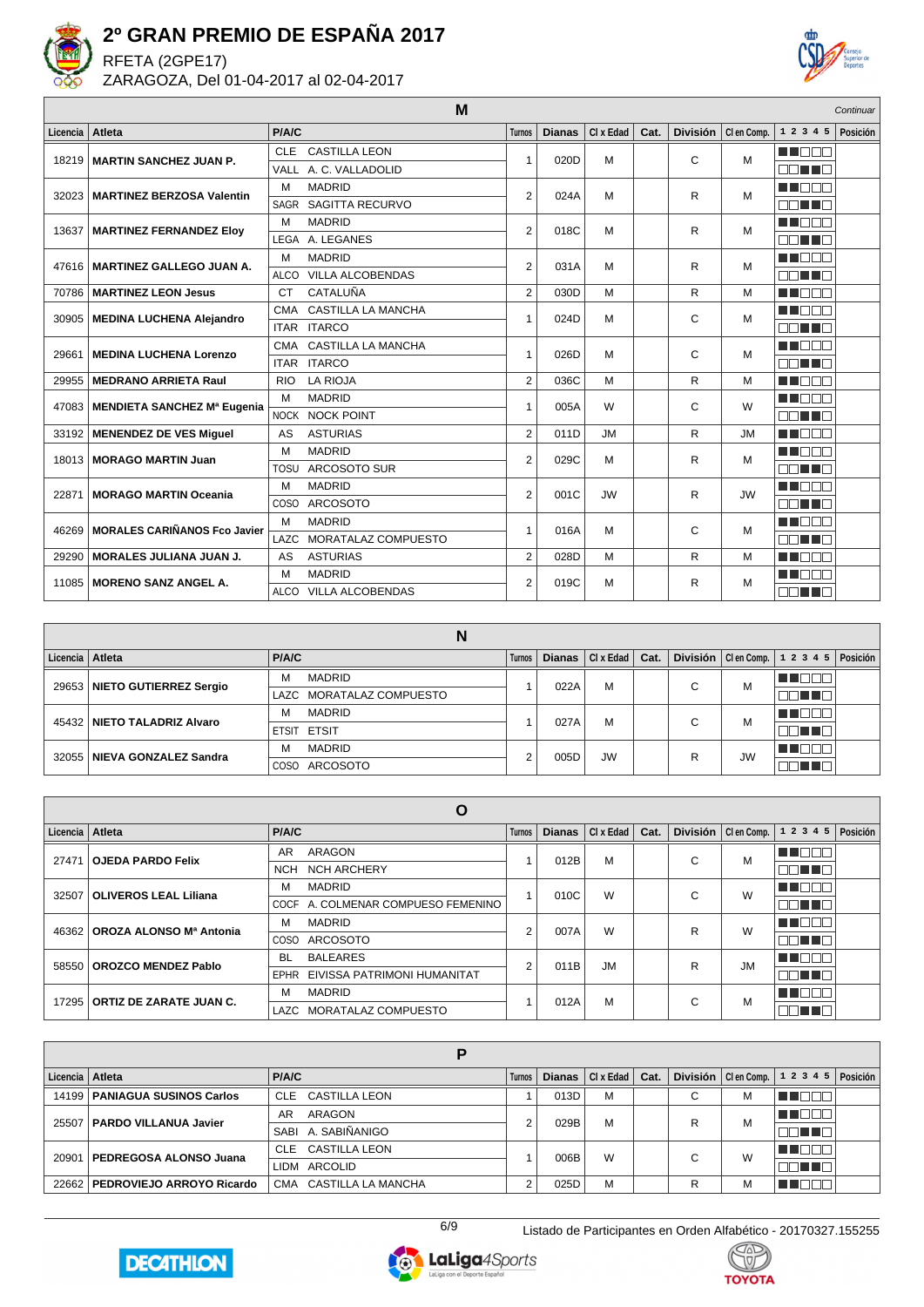

RFETA (2GPE17) ZARAGOZA, Del 01-04-2017 al 02-04-2017



|          |                                   |              | P                              |                |               |           |      |                 |             |               | Continuar |
|----------|-----------------------------------|--------------|--------------------------------|----------------|---------------|-----------|------|-----------------|-------------|---------------|-----------|
| Licencia | Atleta                            | P/A/C        |                                | <b>Turnos</b>  | <b>Dianas</b> | CI x Edad | Cat. | <b>División</b> | CI en Comp. | 1 2 3 4 5     | Posición  |
|          | 70604 PEÑA CERVELLO Arnau         | <b>CT</b>    | CATALUÑA                       | $\overline{2}$ | 009C          | <b>JM</b> |      | R.              | <b>JM</b>   | M I DE L      |           |
|          |                                   | <b>XIQE</b>  | XIQUETS DEL MONTJUIC           |                |               |           |      |                 |             | nn nn n       |           |
| 18254    | PEÑA TURIÑO Matilde               | CLE          | <b>CASTILLA LEON</b>           | $\mathbf{1}$   | 005B          | W         |      | C               | W           | n de B        |           |
|          |                                   | <b>LIDM</b>  | <b>ARCOLID</b>                 |                |               |           |      |                 |             | <b>NNHH</b>   |           |
| 200251   | <b>PEREZ CERVINO Felix</b>        | GA           | <b>GALICIA</b>                 | $\mathbf{1}$   | 030C          | M         |      | $\mathsf{C}$    | M           | n na m        |           |
| 21955    | <b>PEREZ DIAZ Jorge Julio</b>     | <b>CB</b>    | <b>CANTABRIA</b>               | $\mathbf{1}$   | 023B          | M         |      | C               | M           | <b>HERRIA</b> |           |
| 40923    | <b>PEREZ FONT Marc</b>            | <b>CT</b>    | CATALUÑA                       | 1              | 023C          | M         |      | C               | M           | MN OO O       |           |
|          |                                   | <b>TEAM</b>  | <b>BARCELONA TEAM</b>          |                |               |           |      |                 |             | <b>NNHH</b>   |           |
|          | 23718   PEREZ GARCIA Beatriz      | <b>CB</b>    | <b>CANTABRIA</b>               | $\overline{2}$ | 001D          | <b>JW</b> |      | R               | <b>JW</b>   | MA NA N       |           |
| 23719    | <b>PEREZ GARCIA Victoria</b>      | CB           | <b>CANTABRIA</b>               | $\mathbf{1}$   | 001A          | <b>JW</b> |      | C               | <b>JW</b>   | n nana        |           |
| 29741    | PEREZ GONZALEZ JESUS J.           | M            | <b>MADRID</b>                  | $\mathbf{1}$   | 024A          | M         |      | C               | M           | M DE S        |           |
| 9337     | <b>PEREZ SANCHEZ David</b>        | <b>CT</b>    | CATALUÑA                       | 1              | 021C          | M         |      | C               | M           | <b>READER</b> |           |
|          |                                   | <b>TEAM</b>  | <b>BARCELONA TEAM</b>          |                |               |           |      |                 |             | mmmmmm        |           |
| 40381    | PIFARRE TRUJILLO MIGUEL A.        | <b>CT</b>    | CATALUÑA                       | $\overline{2}$ | 033B          | M         |      | R               | M           | n Too         |           |
|          |                                   | <b>MGAR</b>  | <b>MG ARCHERY PARDINYES</b>    |                |               |           |      |                 |             | <b>RENTE</b>  |           |
| 2105     | <b>PINEDA SANCHEZ David</b>       | M            | <b>MADRID</b>                  | $\mathbf{1}$   | 026A          | M         |      | C               | M           | MA NATIONAL   |           |
|          |                                   | LAZC         | MORATALAZ COMPUESTO            |                |               |           |      |                 |             | TELET         |           |
|          | 31105   PINERO HERNANDO Ignacio   | M            | <b>MADRID</b>                  | $\overline{2}$ | 012A          | <b>JM</b> |      | R.              | <b>JM</b>   | n na m        |           |
|          |                                   | <b>TOSU</b>  | ARCOSOTO SUR                   |                |               |           |      |                 |             | nn an D       |           |
| 46570    | PIQUERAS ARANDA Ricardo           | M            | <b>MADRID</b>                  | $\mathbf{1}$   | 030A          | M         |      | C               | M           | MA DEL T      |           |
|          |                                   | COCM         | A. COLMENAR COMPUESTO MASCULIN |                |               |           |      |                 |             | man ma        |           |
|          | 71132   PLA MANJAVACAS Adriana    | <b>CT</b>    | CATALUÑA                       | $\overline{2}$ | 004C          | <b>JW</b> |      | R.              | <b>JW</b>   | n de e        |           |
|          |                                   | <b>NITAS</b> | <b>NENITAS MONTJUIC</b>        |                |               |           |      |                 |             | <b>RELETE</b> |           |
|          | 21179   PORTALES CARRETERO Ramiro | <b>CLE</b>   | <b>CASTILLA LEON</b>           | $\overline{2}$ | 017D          | M         |      | R               | M           | MN 880        |           |
|          |                                   |              | MOTI MOTIN DE LA TRUCHA        |                |               |           |      |                 |             | MA HER        |           |
| 58544    | <b>PRATS TORRES Adria</b>         | <b>BL</b>    | <b>BALEARES</b>                | 2              | 013B          | <b>JM</b> |      | R               | <b>JM</b>   | n Too         |           |
|          |                                   | <b>SEHR</b>  | SAN JOSEP NET                  |                |               |           |      |                 |             | NN TN         |           |
|          | 19316   PRIETO MARTIN Santiago    | <b>CT</b>    | CATALUÑA                       | $\mathbf{1}$   | 017C          | M         |      | C               | M           | <b>REDUCT</b> |           |
|          |                                   |              | TEAM BARCELONA TEAM            |                |               |           |      |                 |             | nn nn n       |           |

| Licencia   Atleta |                                | <b>P/A/C</b>      | Turnos |      | Dianas $ $ Cl x Edad $ $ Cat. $ $ |  |   | División   Clen Comp. $\vert$ 1 2 3 4 5   Posición |  |
|-------------------|--------------------------------|-------------------|--------|------|-----------------------------------|--|---|----------------------------------------------------|--|
|                   | 65264   QUINTANO HERRERO Henar | CLE CASTILLA LEON |        | 006B | W                                 |  | W |                                                    |  |
|                   |                                | LIDR ARCOLID      |        |      |                                   |  |   |                                                    |  |

|          |                                   | R                                          |                |               |           |      |                 |             |              |          |
|----------|-----------------------------------|--------------------------------------------|----------------|---------------|-----------|------|-----------------|-------------|--------------|----------|
| Licencia | Atleta                            | P/A/C                                      | <b>Turnos</b>  | <b>Dianas</b> | CI x Edad | Cat. | <b>División</b> | CI en Comp. | 1 2 3 4 5    | Posición |
| 30069    | <b>RAMIREZ Pau</b>                | <b>MADRID</b><br>м                         | 2              | 013A          | <b>JM</b> |      | R               | <b>JM</b>   | n din d      |          |
|          |                                   | <b>ARCO ROZAS</b><br><b>ROZA</b>           |                |               |           |      |                 |             | nn an a      |          |
| 26964    | REBELLA MADERA JUAN A.            | <b>MADRID</b><br>M                         | 2              | 031C          | M         |      | R               | M           | n na m       |          |
|          |                                   | ARCOSOTO NORTE<br>SONO                     |                |               |           |      |                 |             | nn an L      |          |
| 26611    | <b>REY MURILLO MIGUEL A.</b>      | <b>MADRID</b><br>M                         | $\overline{2}$ | 028A          | M         |      | R               | M           | n din di     |          |
|          |                                   | ARCOSOTO NORTE<br>SONO                     |                |               |           |      |                 |             | ┓<br>T FI    |          |
| 21256    | <b>RIBAS GARCIA Vicent</b>        | <b>BALEARES</b><br><b>BL</b>               | $\overline{2}$ | 033D          | M         |      | R               | M           | a ka         |          |
|          |                                   | SAN JOSEP NET<br><b>SEHR</b>               |                |               |           |      |                 |             | mmı<br>a pri |          |
| 70811    | <b>RIBAS MALEKZADEH Erfan</b>     | CATALUÑA<br><b>CT</b>                      | $\overline{2}$ | 032B          | M         |      | R               | M           | a katika M   |          |
|          |                                   | <b>MG ARCHERY PARDINYES</b><br><b>MGAR</b> |                |               |           |      |                 |             | 70 O O O     |          |
| 88034    | <b>RICO DURAN Pedro</b>           | <b>CASTILLA LEON</b><br><b>CLE</b>         | $\overline{2}$ | 018D          | M         |      | R               | M           | U INDI       |          |
|          |                                   | ARCOLID<br><b>LIRH</b>                     |                |               |           |      |                 |             | ا کا کا ک    |          |
| 26785    | <b>RICO SALGADO Mario</b>         | CASTILLA LA MANCHA<br><b>CMA</b>           | 2              | 027D          | M         |      | R               | M           | a ka         |          |
| 84731    | <b>RODRIGUEZ COUTADO Lucia</b>    | CATALUÑA<br><b>CT</b>                      | $\overline{1}$ | 005D          | W         |      | C               | W           | T E E E      |          |
|          |                                   | <b>BCN COMP</b><br><b>BCN</b>              |                |               |           |      |                 |             | a port       |          |
| 82334    | <b>RODRIGUEZ GARCIA Miguel</b>    | <b>EXTREMADURA</b><br>EX                   | 1              | 024C          | M         |      | C               | M           | TEN          |          |
|          |                                   | A. SAN JORGE<br><b>JORG</b>                |                |               |           |      |                 |             | a populati   |          |
| 46338    | RODRIGUEZ LIEBANA JUAN I.         | <b>MADRID</b><br>M                         | $\overline{2}$ | 020A          | M         |      | R               | M           | TITOL        |          |
|          |                                   | <b>ROZAS ARCHERY</b><br>ARCH               |                |               |           |      |                 |             | - 11 - 11    |          |
| 17434    | RODRIGUEZ LOPEZ Jose Ma           | <b>MADRID</b><br>M                         | 1              | 029A          | M         |      | C               | M           | u n          |          |
|          |                                   | SAGITTA COMPUESTO<br><b>SAGC</b>           |                |               |           |      |                 |             | a mats       |          |
|          | 2368   RODRIGUEZ RIVERA Heliodoro | CASTILLA LA MANCHA<br>CMA                  | $\mathbf{1}$   | 021D          | м         |      | C               | M           | a pr         |          |





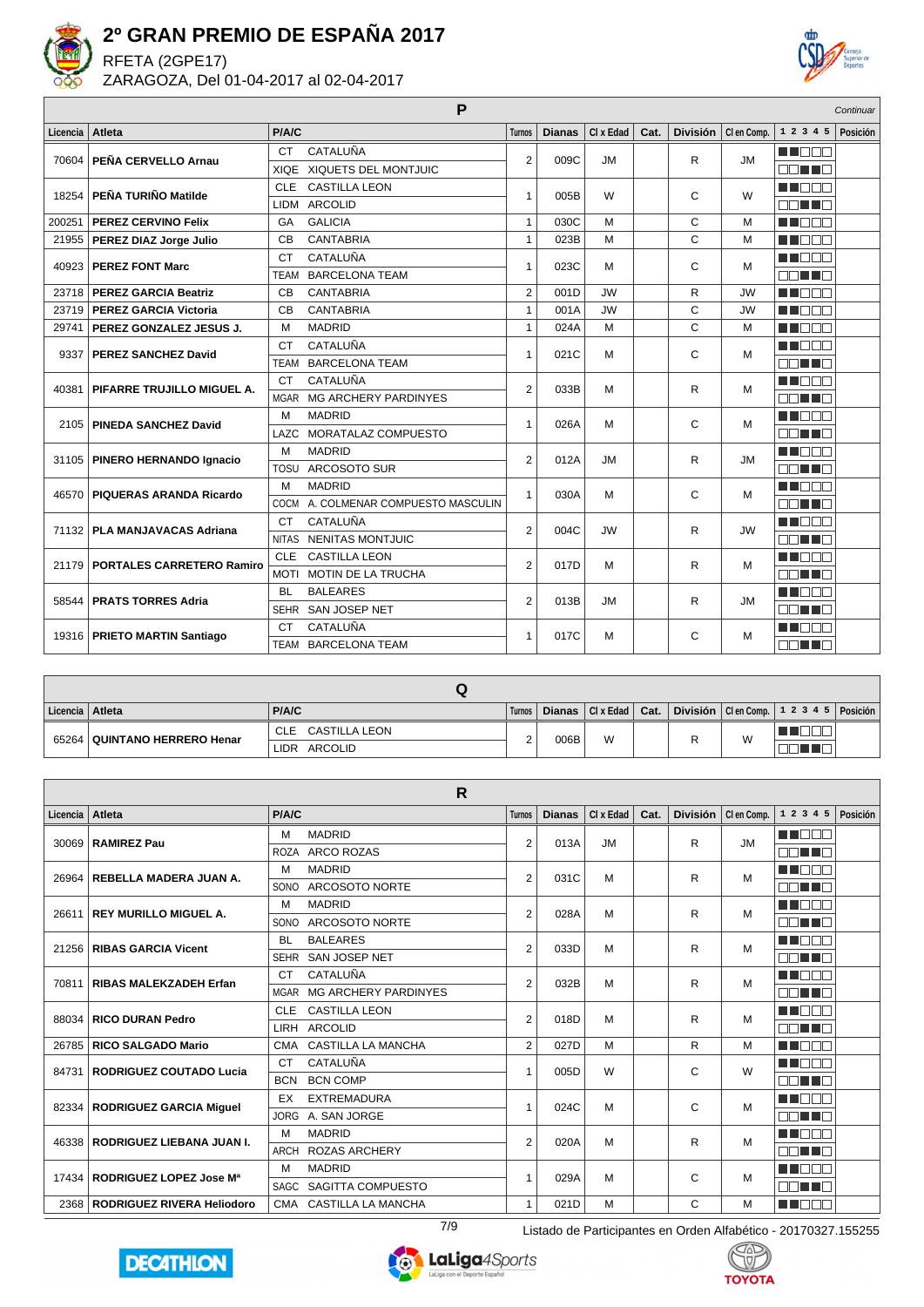

RFETA (2GPE17) ZARAGOZA, Del 01-04-2017 al 02-04-2017



|                   |                                  |                             |          |      |                            |        |           |                                   | Continuar       |
|-------------------|----------------------------------|-----------------------------|----------|------|----------------------------|--------|-----------|-----------------------------------|-----------------|
| Licencia   Atleta |                                  | <b>P/A/C</b>                | Turnos I |      | Dianas $ Clx$ Edad $ Cat.$ |        |           | División $ $ Clen Comp. $ 12345 $ | <b>Posición</b> |
|                   | 21375   RODRIGUEZ ROJAS Mauricio | <b>MADRID</b><br>м          |          | 025A | М                          | $\sim$ | M         | <u> III de la </u>                |                 |
|                   |                                  | <b>ETSIT ETSIT</b>          |          |      |                            |        |           | TELEL                             |                 |
|                   | 31324   RODRIGUEZ SUNYER Andrea  | <b>ASTURIAS</b><br>AS       |          | 005C | <b>JW</b>                  |        | <b>JW</b> | <b>RATIO</b>                      |                 |
|                   | 695   RUBIO LARRION Carmen       | <b>NAVARRA</b><br><b>NA</b> |          | 010D | W                          | $\sim$ | W         | UN DIT                            |                 |
|                   | 30003   RUFAS MORILLO Francho    | ARAGON<br>AR                |          | 015A | JM                         |        | JM.       | TELET                             |                 |

| S        |                                     |             |                           |                |               |           |      |   |                       |                 |          |
|----------|-------------------------------------|-------------|---------------------------|----------------|---------------|-----------|------|---|-----------------------|-----------------|----------|
| Licencia | Atleta                              | P/A/C       |                           | <b>Turnos</b>  | <b>Dianas</b> | CI x Edad | Cat. |   | División   Clen Comp. | 1 2 3 4 5       | Posición |
| 83128    | SAEZ LOPEZ JOSE A.                  | <b>CB</b>   | <b>CANTABRIA</b>          | $\overline{2}$ | 015D          | M         |      | R | м                     | M NAT           |          |
|          | <b>SALAS RIERA Roser</b>            | <b>CT</b>   | CATALUÑA                  |                |               | E         |      | E | e                     | П               |          |
| 16856    | <b>SAMPERIO CARDONA Lara</b>        | <b>BL</b>   | <b>BALEARES</b>           | 2              | 008D          | W         |      | R | W                     | M BER           |          |
|          |                                     | <b>JOMR</b> | SAN JOSEP NET             |                |               |           |      |   |                       | an na           |          |
| 30798    | <b>SANCHEZ ANTOKU Ken</b>           | M           | <b>MADRID</b>             | $\overline{2}$ | 009D          | <b>JM</b> |      | R | <b>JM</b>             | <b>REFERE</b>   |          |
|          |                                     | <b>ARCH</b> | <b>ROZAS ARCHERY</b>      |                |               |           |      |   |                       | nn an D         |          |
| 27962    | <b>SANCHEZ CAMUS Manuel</b>         | $\vee$      | <b>VALENCIA</b>           | $\mathbf{1}$   | 027D          | M         |      | C | M                     | <b>HERRIA</b>   |          |
| 46668    | <b>SANCHEZ CRUZ Pablo</b>           | M           | <b>MADRID</b>             | $\overline{2}$ | 028C          | М         |      | R | M                     | MN 888          |          |
|          |                                     | <b>SAGR</b> | <b>SAGITTA RECURVO</b>    |                |               |           |      |   |                       | ma an a         |          |
| 21046    | <b>SANCHEZ GARRO Diego</b>          | M           | <b>MADRID</b>             | $\overline{2}$ | 017C          | M         |      | R | M                     | MA BER          |          |
|          |                                     | <b>SAGR</b> | SAGITTA RECURVO           |                |               |           |      |   |                       | e di line       |          |
| 30307    | <b>SANCHEZ HERRERO Jorge</b>        | M           | <b>MADRID</b>             | $\mathbf{1}$   | 020A          | M         |      | C | M                     | MA DE O         |          |
| 52651    | <b>SANCHEZ MUÑOZ Pedro</b>          | VS          | PAIS VASCO                | $\overline{2}$ | 015C          | M         |      | R | M                     | <b>RENATION</b> |          |
| 31109    | <b>SANTOS DEL VALLE Manuel</b>      | M           | <b>MADRID</b>             | $\overline{2}$ | 010D          | <b>JM</b> |      | R | JM.                   | MA NA N         |          |
|          |                                     | TOSU        | <b>ARCOSOTO SUR</b>       |                |               |           |      |   |                       | an Tin          |          |
| 14190    | <b>SANZ FURELOS Hector</b>          | <b>CLE</b>  | <b>CASTILLA LEON</b>      | $\mathbf{1}$   | 015D          | M         |      | C | M                     | M DE S          |          |
| 52394    | <b>SANZ MUÑOZ Alfonso</b>           | VS          | PAIS VASCO                | 2              | 015B          | M         |      | R | M                     | MN DE B         |          |
| 47189    | <b>SEGOVIANO RIVERA FCO. JAVIER</b> | M           | <b>MADRID</b>             | $\overline{2}$ | 034A          | M         |      | R | M                     | MA MARIT        |          |
| 32766    | <b>SERRANO JAEN Arantxa</b>         | <b>CMA</b>  | <b>CASTILLA LA MANCHA</b> | $\mathbf{1}$   | 002A          | <b>JW</b> |      | C | <b>JW</b>             | M BER           |          |
| 17908    | <b>SERRANO MONTESINOS Magdalena</b> | <b>CMA</b>  | <b>CASTILLA LA MANCHA</b> | $\mathbf{1}$   | 009C          | W         |      | C | W                     | MA DE O         |          |
| 30030    | <b>SERRANO PEREZ Jose Luis</b>      | <b>RIO</b>  | <b>LA RIOJA</b>           | $\overline{2}$ | 034C          | M         |      | R | M                     | UN DELL'        |          |
| 33098    | <b>SERRANO SORIA Alfredo</b>        | <b>CMA</b>  | <b>CASTILLA LA MANCHA</b> | $\overline{2}$ | 024D          | M         |      | R | M                     | <b>RENARE</b>   |          |
| 48595    | <b>SEVERINO MUÑOZ Jose</b>          | M           | <b>MADRID</b>             | $\overline{2}$ | 018A          | M         |      | R | M                     | MA MAR          |          |
| 20455    | <b>SOLA LAURENZ Angel</b>           | <b>NA</b>   | <b>NAVARRA</b>            | $\overline{2}$ | 036B          | M         |      | R | M                     | MA DE O         |          |
| 70895    | <b>SOLER GELPI Marc</b>             | <b>CT</b>   | CATALUÑA                  | $\overline{2}$ | 034B          | м         |      | R | м                     | M DE O          |          |
|          |                                     | <b>XIQE</b> | XIQUETS DEL MONTJUIC      |                |               |           |      |   |                       | an na           |          |
| 47224    | <b>SOLERA SANCHEZ JOSE M.</b>       | M           | <b>MADRID</b>             | $\overline{2}$ | 014A          | <b>JM</b> |      | R | <b>JM</b>             | M BER           |          |
|          |                                     | <b>TOSU</b> | ARCOSOTO SUR              |                |               |           |      |   |                       | EN HE           |          |
| 472251   | <b>SOLERA SANCHEZ Sonsoles</b>      | M           | <b>MADRID</b>             | $\overline{2}$ | 002A          | <b>JW</b> |      | R | <b>JW</b>             | M DE O          |          |
|          |                                     | COSO        | <b>ARCOSOTO</b>           |                |               |           |      |   |                       | MA MARI         |          |
| 32113    | <b>SORDO GARCIA Jesus</b>           | <b>CLE</b>  | <b>CASTILLA LEON</b>      | $\overline{2}$ | 020D          | M         |      | R | м                     | M BEE           |          |
|          |                                     | LIRH        | <b>ARCOLID</b>            |                |               |           |      |   |                       | an na           |          |
|          | 88469   SORIA GRACIA Ruben          | AR.         | <b>ARAGON</b>             | $\mathbf{1}$   | 014B          | M         |      | C | M                     | M BEC           |          |

| Licencia   Atleta |                              | P/A/C                             | <b>Turnos</b> | <b>Dianas</b> | CI x Edad | Cat. |   | División   Clen Comp. | 1 2 3 4 5        | Posición |
|-------------------|------------------------------|-----------------------------------|---------------|---------------|-----------|------|---|-----------------------|------------------|----------|
| 70660             | <b>TAJES GARCIA Magda</b>    | CATALUÑA<br><b>CT</b>             | 2             | 006C          | W         |      | R | W                     | N N O O (        |          |
|                   |                              | NITAS NENITAS MONTJUIC            |               |               |           |      |   |                       | DE TE            |          |
| 30090             | <b>TRIGUEROS JARA Cintia</b> | <b>MADRID</b><br>М                |               | 006C          | W         |      | C | W                     | M I O O L        |          |
|                   |                              | <b>INFORMATICA MADRID</b><br>INFO |               |               |           |      |   |                       | 80 T G           |          |
|                   | 58542   TUR ALVAREZ Antoni   | <b>BALEARES</b><br><b>BL</b>      | 2             | 032D          | M         |      | R | M                     | N NOO O          |          |
|                   |                              | SAN JOSEP NET<br><b>SEHR</b>      |               |               |           |      |   |                       | TELET            |          |
| 58524             | <b>TUR TORRES Sara</b>       | <b>BALEARES</b><br><b>BL</b>      |               | 001C          | <b>JW</b> |      | C | <b>JW</b>             | MA MATI          |          |
|                   |                              | SAN JOSEP NET<br><b>JOSEP</b>     |               |               |           |      |   |                       | 70 O D D         |          |
| 16749             | <b>TUR TUR Neus</b>          | <b>BALEARES</b><br><b>BL</b>      |               | 005C          | W         |      | C | W                     | n na Bibli       |          |
|                   |                              | SAN JOSEP NET<br><b>JOSEP</b>     |               |               |           |      |   |                       | n Timba da Timba |          |